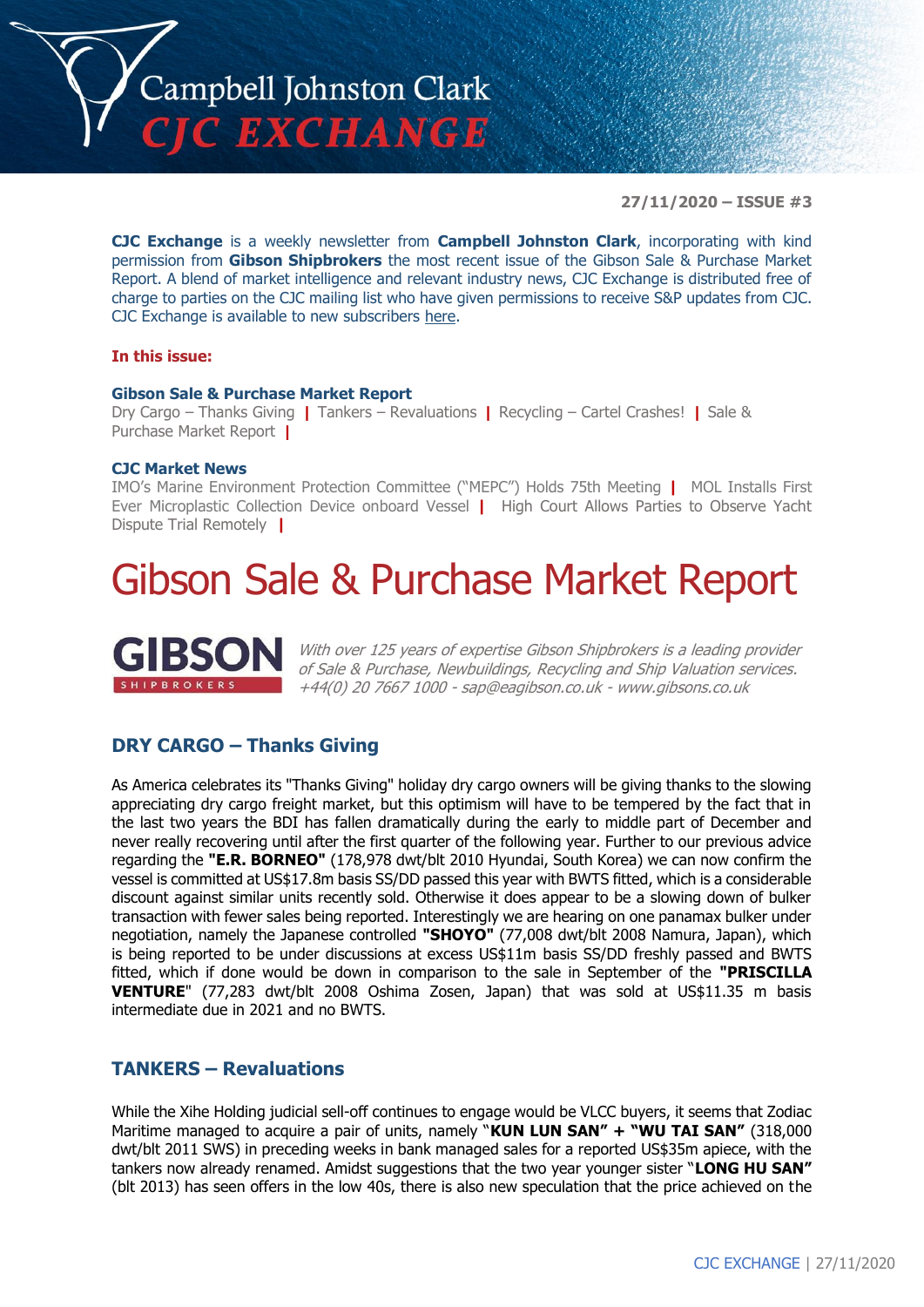

"**JIN GANG SAN"** (blt 2013) reported at US\$48m to Maran Tankers may even have been concluded at a similar lower level.

Vietnamese buyers are finding value in teenage aframaxes with FGas newly rumoured to have secured the "**ANTARCTICA"** (114,849 dwt/blt 2006 Samsung) for US\$14m, albeit with Special Survey due (and BWTS fitting required) vis-à-vis the "**BERGINA"** (105,839 dwt/blt 2007 Tsuneishi) previously reported to Vietnamese buyers at the start of November for US\$17.2m, dry-docked in April.

Finally, as the week has brought some improvements to earnings in the products arena it seems Eastmed has made a potentially timely and shrewd purchase of the cleane trading "**CHAMPION PRINCE"** (105,258 dwt/blt 2012 Hyundai) for close to US\$24m, whereas rewind just one month and same aged sister "**CHAMPION PRINCESS"** changed hands for US\$26.5m.

## **RECYCLING – Cartel Crashes!**

As anticipated, although lasting longer than many had expected, this week brought news that the cartel in Bangladesh has been disbanded. For a number of weeks now the recyclers in Bangladesh were simply unable to compete on a level playing field with their competitors in Pakistan, therefore now that the cartel is no more there are no reasons nor excuses for breakers in Chattogram not to roll up their sleeves and compete, especially as there is such pent up demand for tonnage. Open competition will surely be good for all Sub-Cont markets where levels are firming due to the lack of available tonnage for scrap, not least for the owners themselves who will see the residual values of their old ladies yet again start increasing as price levels from cash buyers and breakers continuing to firm across the board. Positive news elsewhere from India too where they are beginning to flex their muscles in the hope of securing much needed tonnage. Although just a few sales are being reported overall, we expect next week to have confirmation of some large tonnage which will no doubt be in excess of US\$400 per LWT.

| <b>Vessel Name</b>                       | <b>DWT</b> | <b>Built</b>   | Yard                       | <b>Buyers</b>               | <b>Price</b><br>(\$/m)                                                                                                                                                                                                                                                                                                                                                      | <b>Notes</b>  |  |  |  |
|------------------------------------------|------------|----------------|----------------------------|-----------------------------|-----------------------------------------------------------------------------------------------------------------------------------------------------------------------------------------------------------------------------------------------------------------------------------------------------------------------------------------------------------------------------|---------------|--|--|--|
|                                          |            | <b>BULKERS</b> |                            |                             | SS+BWTS due<br>15<br>8/21.<br>SS+BWTS psd<br>17.8<br>1/20. Scrubber<br>fitted.<br>SS psd 3/20.<br>17.5<br><b>BWTS</b> fitted.<br><b>Auction sale</b><br>7.68(A)<br>(Reserve<br>\$6.5m).<br>16.75<br>Deliveries 1Q<br>2021.<br>each<br>DBS Bank sale.<br>SS+BWTS due<br>35<br>11/21. Already<br>renamed.<br>DBS Bank sale.<br>SS+BWTS due<br>35<br>4/21. Already<br>renamed. |               |  |  |  |
| <b>SEN-OKU</b>                           | 206,306    | 2006           | Imabari Saijo<br>(JPN)     | Chinese buyer               |                                                                                                                                                                                                                                                                                                                                                                             |               |  |  |  |
| E.R. BORNEO                              | 178,978    | 2010           | Hyundai<br>Gunsan<br>(KRS) | <b>Undisclosed</b><br>buyer |                                                                                                                                                                                                                                                                                                                                                                             |               |  |  |  |
| <b>CETUS OCEAN</b>                       | 82,986     | 2013           | <b>Sanoyas</b><br>(JPN)    | Undisclosed<br>buyer        |                                                                                                                                                                                                                                                                                                                                                                             |               |  |  |  |
| <b>HAI LU</b>                            | 76,629     | 2004           | Imabari<br>(JPN)           | Chinese buyer               |                                                                                                                                                                                                                                                                                                                                                                             |               |  |  |  |
| SBI ANTARES + 'BRAVO + 'HYDRO +<br>'MAIA | 61,500     | all 2015       | <b>NACKS (CHN)</b>         | <b>Undisclosed</b><br>buyer |                                                                                                                                                                                                                                                                                                                                                                             |               |  |  |  |
|                                          |            | <b>TANKERS</b> |                            |                             |                                                                                                                                                                                                                                                                                                                                                                             | SS+BWTS due   |  |  |  |
| <b>KUN LUN SAN</b>                       | 318,757    | 2011           | SWS (CHN)                  | <b>Zodiac Maritime</b>      |                                                                                                                                                                                                                                                                                                                                                                             |               |  |  |  |
| <b>WU TAI SAN</b>                        | 318,663    | 2011           | SWS (CHN)                  | <b>Zodiac Maritime</b>      |                                                                                                                                                                                                                                                                                                                                                                             |               |  |  |  |
| <b>ANTARCTICA</b>                        | 114,849    | 2006           | Samsung<br>(KRS)           | <b>FGas</b>                 | 14                                                                                                                                                                                                                                                                                                                                                                          | 5/21. Ice 1A. |  |  |  |

# **Gibson Sale & Purchase Market Report**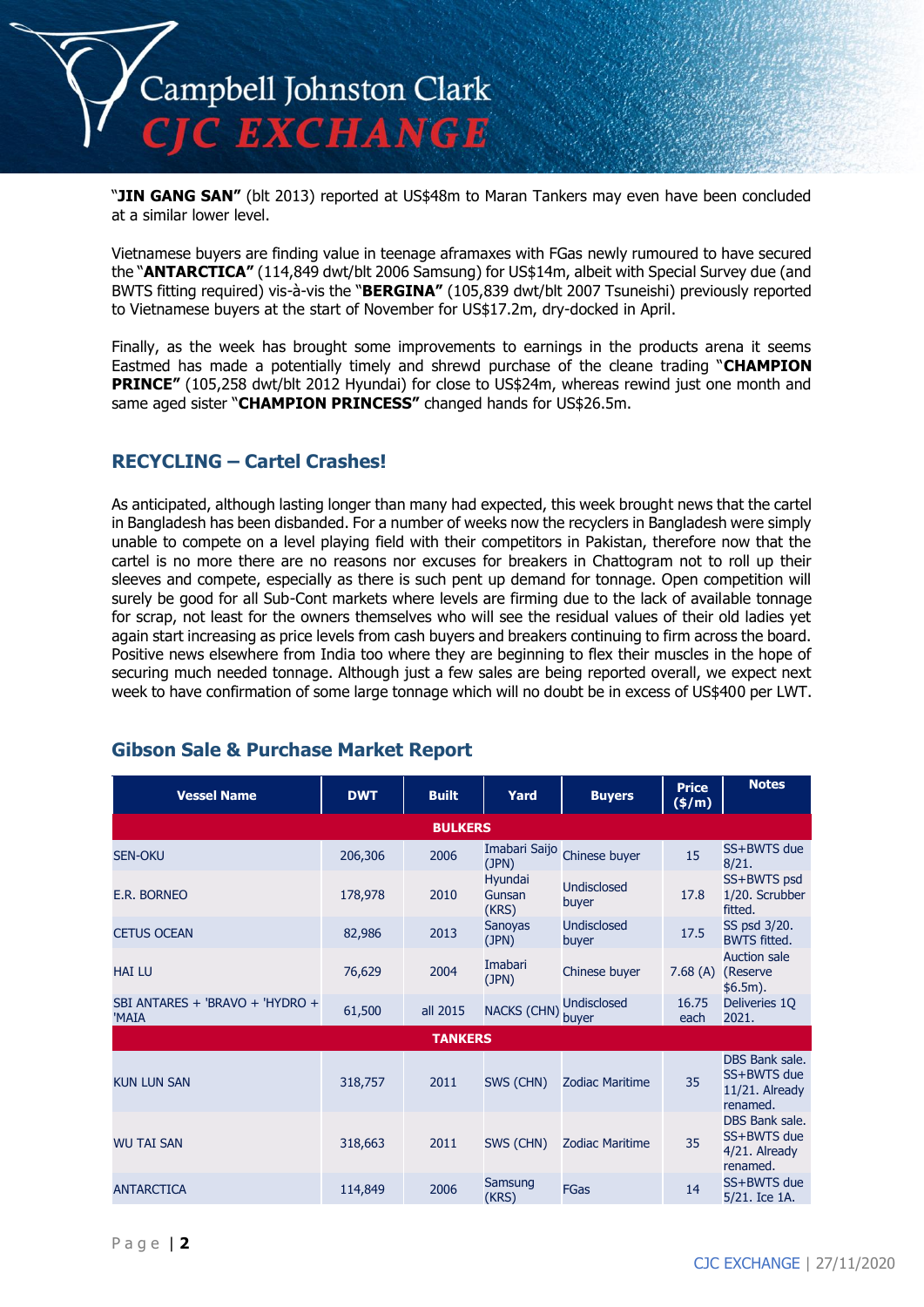# Campbell Johnston Clark<br>CJC EXCHANGE

| <b>CHAMPION PRINCE</b>                                | 105,258          | 2012                   | Hyundai<br>Ulsan (KRS)                                            | Eastmed                       | high 23           | Products.                                                                                                                                                                                      |  |  |
|-------------------------------------------------------|------------------|------------------------|-------------------------------------------------------------------|-------------------------------|-------------------|------------------------------------------------------------------------------------------------------------------------------------------------------------------------------------------------|--|--|
| <b>MARITINA</b>                                       | 74,993           | 2006                   | <b>Onomichi</b><br>(JPN)                                          | <b>Undisclosed</b><br>buyer   | 12.5              | SS+BWTS due<br>3/21.                                                                                                                                                                           |  |  |
| <b>TORM CAMILLA</b>                                   | 46,219           | 2003                   | <b>STX Jinhae</b><br>(KRS)                                        | Chinese buyer                 | 9.75              | Deepwell. IMO<br>II. DD due<br>7/21.                                                                                                                                                           |  |  |
| <b>VALLE DI ARAGONA</b>                               | 42,721           | 2001                   | Hyundai Mipo<br>(KRS)                                             | Indonesian buyer              | $\overline{7}$    | Deepwell. IMO<br>II. Cap 1.<br>SS+BWTS due<br>4/21.                                                                                                                                            |  |  |
| <b>SICHEM MANILA</b>                                  | 13,125           | 2007                   | 21C<br>Shipbuilding<br>(KRS)                                      | <b>Undisclosed</b><br>buyer   |                   | IMO II.<br>Marineline.                                                                                                                                                                         |  |  |
|                                                       |                  |                        | <b>GENERAL CARGO / MULTI-PURPOSE</b>                              |                               |                   |                                                                                                                                                                                                |  |  |
| GMB ASTERIA + GMB ATHENA<br>GMB ALCMENE + GMB ARTEMIS | 53,000<br>53,000 | both 2010<br>both 2009 | Zhoushan<br><b>Wuzhou</b><br>(CHN)<br>Zhoushan<br>Wuzhou<br>(CHN) | <b>COSCO</b>                  | 34 en bloc        | 2,033 TEU.<br>Geared.<br>2,033 TEU.<br>Geared.                                                                                                                                                 |  |  |
|                                                       |                  |                        | <b>CONTAINERS / RO-RO / REEFER / PCC</b>                          |                               |                   | 6572 TEU.<br>Gearless.<br>SS+BWTS psd<br>1/20.<br>3450 TEU.<br>Gearless. DD<br>psd 6/20.<br>1740 TEU.<br>6.75 each Gearled. DD<br>psd 4+10/20.<br>3,444 cbm.<br>Fully press'd.<br>DD psd 4/20. |  |  |
| <b>MIRAMARIN</b>                                      | 85,522           | 2010                   | Hanjin Hi<br>(KRS)                                                | <b>KMTC</b>                   | 27.5              |                                                                                                                                                                                                |  |  |
| <b>UNI FLORIDA</b>                                    | 42,950           | 2007                   | Hyundai Mipo Simatech<br>(KRS)                                    |                               | req <sub>10</sub> |                                                                                                                                                                                                |  |  |
| SINAR SUMBA + SINAR SABANG                            | 23,500           | both 2008              | Guangzhou<br>Wenchong<br>(CHN)                                    | German buyer                  |                   |                                                                                                                                                                                                |  |  |
| <b>GAS</b>                                            |                  |                        |                                                                   |                               |                   |                                                                                                                                                                                                |  |  |
| <b>EPIC CATALINA</b>                                  | 2,998            | 2007                   |                                                                   | Kanrei (JPN) Indonesian buyer | 8                 |                                                                                                                                                                                                |  |  |

### **NEWBUILDING ORDERS**

| <b>Ordering Client</b>               |                          | Vessel Type Size / No. of Shipyard<br>units         | (Country)                              | <b>Delivery</b> | <b>Price</b><br>\$m\$ | <b>Notes</b>                                          |
|--------------------------------------|--------------------------|-----------------------------------------------------|----------------------------------------|-----------------|-----------------------|-------------------------------------------------------|
|                                      |                          | <b>BULKERS</b>                                      |                                        |                 |                       |                                                       |
| Lepta Shipping                       | Kamsarmax                | 82,000 dwt + Yangzijiang<br>$\mathcal{P}$           | (CHN)                                  | 2022            |                       | <b>Declared</b><br>options.                           |
| Shanghai Baosteel                    | Supramax                 | 59,000 dwt x New Yangzi<br>$\overline{\phantom{a}}$ | (CHN)                                  | 2022            |                       |                                                       |
|                                      |                          | <b>TANKERS</b>                                      |                                        |                 |                       |                                                       |
| Shanghai North Sea (Beihai Shipping) | <b>Shuttle</b><br>Tanker | 155,000 dwt<br>$x1+1$                               | <b>Dalian</b><br>Shipbuilding<br>(CHN) | 2023            |                       | For CNOOC<br>deployment.                              |
| Keo Young Shipping                   | <b>Chemicals</b>         | $1,800$ dwt x<br>$1 + 1$                            | Samkang<br>M&T (KRS)                   | 2022            |                       |                                                       |
|                                      |                          | <b>CONTAINERS / RO-RO / REEFER / PCC</b>            |                                        |                 |                       |                                                       |
| Hapag-LLoyd                          | Containership            | 23,000 TEU x<br>$6 + 6$                             | <b>DSME (KRS)</b>                      | 2023            |                       | LOI. High<br>manganese<br><b>LNG bunker</b><br>tanks. |
| <b>Kanway Line</b>                   | Containership            | 1,900 TEU x<br>$2+2$                                | <b>Huangpu</b><br>Wenchong<br>(CHN)    | 2022-2023       |                       | <b>Bangkokmax</b>                                     |
|                                      |                          | <b>GAS</b>                                          |                                        |                 |                       |                                                       |
| Trafigura                            | <b>LPG</b>               | 2                                                   | 40,000 cbm x Hyundai Mipo<br>(KRS)     | 2022            | 52.5                  | LPG dual fuel.<br>180m LOA.                           |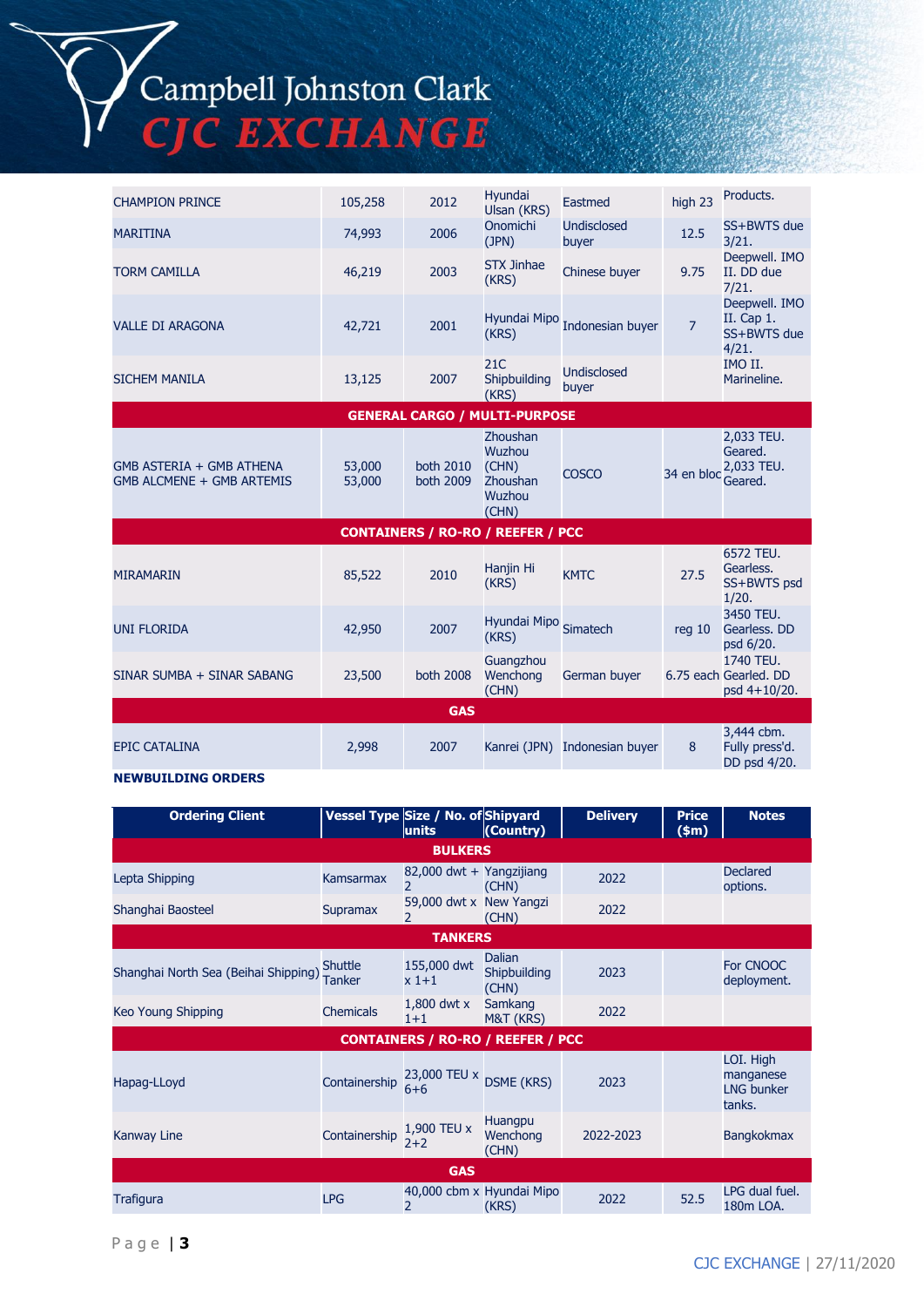Campbell Johnston Clark<br>CJC EXCHANGE

| <b>Wisdom Marine</b>      | <b>LPG</b>                                                                                                                                                                                                                                                                                                                                                                                                                 | 5,000 cbm x<br>1 | Murakami<br>Hide (JPN) | 2022            | 18                         |              |
|---------------------------|----------------------------------------------------------------------------------------------------------------------------------------------------------------------------------------------------------------------------------------------------------------------------------------------------------------------------------------------------------------------------------------------------------------------------|------------------|------------------------|-----------------|----------------------------|--------------|
| <b>Recycling Activity</b> |                                                                                                                                                                                                                                                                                                                                                                                                                            |                  |                        |                 |                            |              |
| <b>Vessel Name</b>        | <b>BUILT</b>                                                                                                                                                                                                                                                                                                                                                                                                               | <b>DWT</b>       | <b>LWT</b>             | <b>Delivery</b> | <b>Price</b><br>$(*)$ lwt) | <b>Notes</b> |
|                           | <b>AFRAMAX</b><br>1994 / Korea<br>14,142<br>96,755<br><b>Bangladesh</b><br>400<br><b>CHEMICAL TANKERS</b><br>incl large<br>content of St-St<br>2,240<br>1992 / Italy<br>5,430<br>in her tanks<br>India<br>670<br><b>LPG</b><br>1992 / Japan<br>2,078<br>3,785<br>as-is Korea<br>270<br>2,743<br>1991 / Japan<br>3,616<br>275<br>as-is Korea<br><b>RO-RO</b><br>1978 / Japan<br>3,358<br>3,522<br>India<br><b>PASSENGER</b> |                  |                        |                 |                            |              |
| <b>BOSPORUS</b>           |                                                                                                                                                                                                                                                                                                                                                                                                                            |                  |                        |                 |                            |              |
|                           |                                                                                                                                                                                                                                                                                                                                                                                                                            |                  |                        |                 |                            |              |
| <b>NARLICA</b>            |                                                                                                                                                                                                                                                                                                                                                                                                                            |                  |                        |                 |                            |              |
|                           |                                                                                                                                                                                                                                                                                                                                                                                                                            |                  |                        |                 |                            |              |
| <b>JISAN GAS</b>          |                                                                                                                                                                                                                                                                                                                                                                                                                            |                  |                        |                 |                            |              |
| <b>NAMHAE GAS</b>         |                                                                                                                                                                                                                                                                                                                                                                                                                            |                  |                        |                 |                            |              |
|                           |                                                                                                                                                                                                                                                                                                                                                                                                                            |                  |                        |                 |                            |              |
| <b>ANGELIS</b>            |                                                                                                                                                                                                                                                                                                                                                                                                                            |                  |                        |                 |                            |              |
|                           |                                                                                                                                                                                                                                                                                                                                                                                                                            |                  |                        |                 |                            |              |
| <b>ROPOLIS</b>            | 1972 / Japan                                                                                                                                                                                                                                                                                                                                                                                                               | 3,472            | 8,000                  | as-is Hong Kong |                            |              |

#### **Recycling Prices (US\$/LWT)**

|                                |         | Pakistan Bangladesh | India   | <b>Turkey</b> |
|--------------------------------|---------|---------------------|---------|---------------|
| Tank/Cont/Ro-Ro/Capes/LPG/PCC  | 385/405 | 380/400             | 380/390 | 210/220       |
| Dry Cargo/Bulk/Tween/Gen Cargo | 370/385 | 370/380             | 365/375 | 200/210       |

| <b>Newbuild and Second Hand Values (\$ million)</b> |                  |           |         |
|-----------------------------------------------------|------------------|-----------|---------|
|                                                     | <b>Newbuild</b>  | 5 Year    | 10 Year |
| <b>Tankers</b>                                      |                  |           |         |
| <b>VLCC</b>                                         | 85               | 63        | 43      |
| <b>SUEZMAX</b>                                      | 56               | 43        | 29      |
| <b>AFRAMAX</b>                                      | 45               | 32.5      | 20      |
| <b>MR</b>                                           | 34               | 26        | 17      |
| <b>Bulkers</b>                                      |                  |           |         |
| <b>CAPESIZE</b>                                     | $46.5^{\circ}$   | 26        | 17      |
| <b>KAMSARMAX / PANAMAX</b>                          | $25^{\wedge}$    | 20k       | 12.5p   |
| ULTRAMAX / SUPRAMAX                                 | $23.5u^{\wedge}$ | 17.5u/15s | 10.5s   |

This report has been produced for general information and is not a replacement for specific advice. While the market information is believed to be reasonably accurate, it is by its nature subject to limited audits and validations. No responsibility can be accepted for any errors or any consequences arising therefrom. No part of the report may be reproduced or circulated without our prior written approval. © E.A. Gibson Shipbrokers Ltd 2020.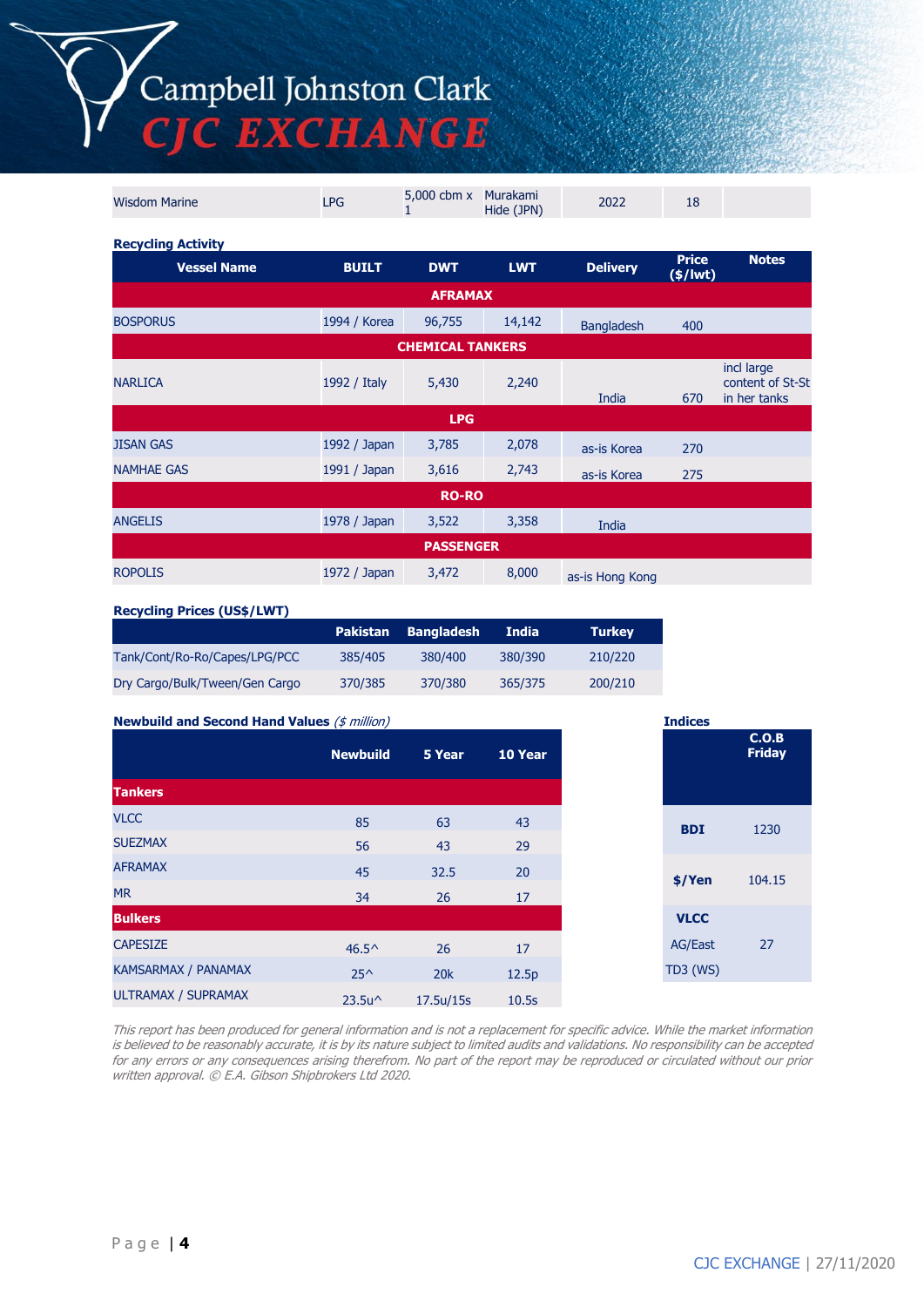

# CJC Market News



Campbell Johnston Clark (CJC) is a medium-sized international law firm advising on all aspects of the shipping sector, from ship finance to dry shipping and comprehensive casualty handling, and all that happens in between. Today, we Campbell Johnston Clark have offices in London, Newcastle, Singapore and Miami.

# **IMO's Marine Environment Protection Committee ("MEPC") Holds 75th Meeting**



The MEPC's 75<sup>th</sup> meeting took place virtually from 16 to 20 November 2020.

One of the key resolutions made by the MEPC was to approve draft amendments to MARPOL Annex I (i.e. the addition of a new regulation 43A) to introduce a prohibition on the use and carriage of heavy fuel oil (HFO) for use as fuel by ships in Arctic waters on and after 1 July 2024. The draft amendments will be circulated for consideration with a view to adoption at MEPC 76 (in 2021).

These draft amendments still include the exemptions which have been criticised by environmental groups such as the International Council on Clean Transportation. For example, certain countries bordering the Arctic will be able to waive the requirements up to 1 July 2029 for vessels sailing under their flag.

The MEPC also approved draft amendments to the International Convention on the Control of Harmful Anti-Fouling Systems on Ships Convention to include an outright prohibition of the use of anti-fouling systems containing cybutryne from 1 January 2023. Studies have shown that cybutryne could potentially cause adverse effects to non-target organisms. The approved draft amendments are expected to be adopted at the next MEPC meeting in 2021.

Perhaps most significant discussions had at the meeting were those relating to MARPOL Annex VI. The MEPC adopted, amongst other things, amendments in relation to fuel oil sampling and sulphur content definition. In order to comply with the MARPOL sulphur regulations, the amendments will require two new fuel oil samples to be taken - an "in-use sample", referring to the sample of fuel oil in use, and an "on board sample", referring to a sample of fuel oil intended to be used or carried for subsequent use. The amendments are expected to have an effective date of 1 April 2022.

Further draft amendments approved by the MEPC are designed to curb the carbon intensity from existing ships. There will be new technical requirements, based on a new Energy Efficiency Existing Ship Index ("EEXI") which indicates the energy efficiency of the vessel relative to a calculated baseline. On the operations side, applicable ships will have to determine their required annual operational carbon intensity indicator, against which their ships will be rated on a scale from A to E. The IMO expects ships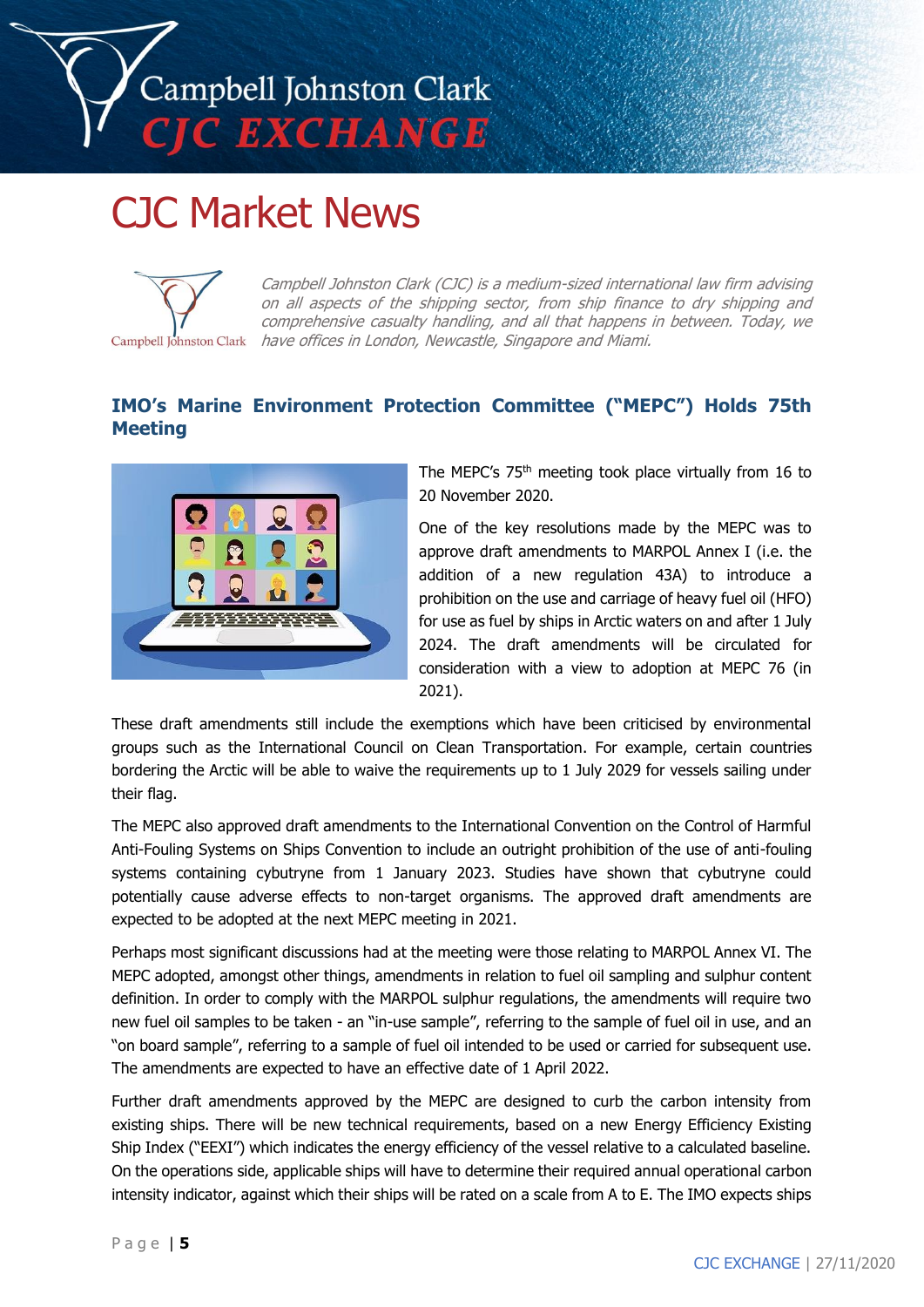

rated D for 3 consecutive years, or ships given an E rating to submit a corrective plan to evince how a rating of C or above can be achieved. These draft amendments will be put for adoption in the next MEPC meeting.

The full meeting summary of the MEPC's 75<sup>th</sup> session is available on the IMO website.

# **MOL Installs First Ever Microplastic Collection Device onboard Vessel**



Microplastics, the residue of plastic in the ocean, is a global concern in the fight against environmental pollution. Measuring at five millimetres or less in size, it is the result of discarded plastic in the ocean that is broken down by ultraviolet rays and wave action. Scientific research has shown that this residue remains suspended in the water for an extended period of time.

In an industry-first, Japan's Mitsui OSK Lines (MOL) has installed a microplastic collection device on one of its ships. MOL, teamed up with Japanese ballast water treatment

system manufacturer, Miura and announced a demonstration test this week of their jointly developed device installed on a newbuilding wood chip carrier.

The device is activated during the operation of the ballast water treatment system typically during the cargo handling operations in a port. Using a filter with a backwashing function for the ballast water treatment, the device efficiently collects microplastics trapped in the filter before the treated water is discharged overboard.

MOL claims it is the world's first operator to install and demonstrate the microplastic collective device on a merchant vessel. The project team is continuing to improve the device and is examining ways to make it easier for crewmembers to use and increase microplastic collection capacity.

MOL's initiative on ocean plastic pollution started with participation in the Plastic Smart forum hosted by Japan's Ministry of the Environment, and since then it has been expanding activities including marine plastic pollution-related scientific research with the Japan Agency for Marine-Earth Science and Technology.

## **High Court Allows Parties to Observe Yacht Dispute Trial Remotely**



A recent decision concerning a yacht dispute in the High Court has allowed for parties to attend the trial remotely. The judge in Huber and another v X-Yachts (GB) Ltd and another  $[2020]$ EWHC 3082 held that participants who were unable to travel to England due to COVID-19 could observe the whole trial via video link, subject to appropriate safeguards.

Although it was widely accepted by all parties that evidence could be given by video link from outside England and Wales, the issue arose as to whether those participating from abroad should be allowed to simply observe and watch the trial proceedings when not giving evidence.